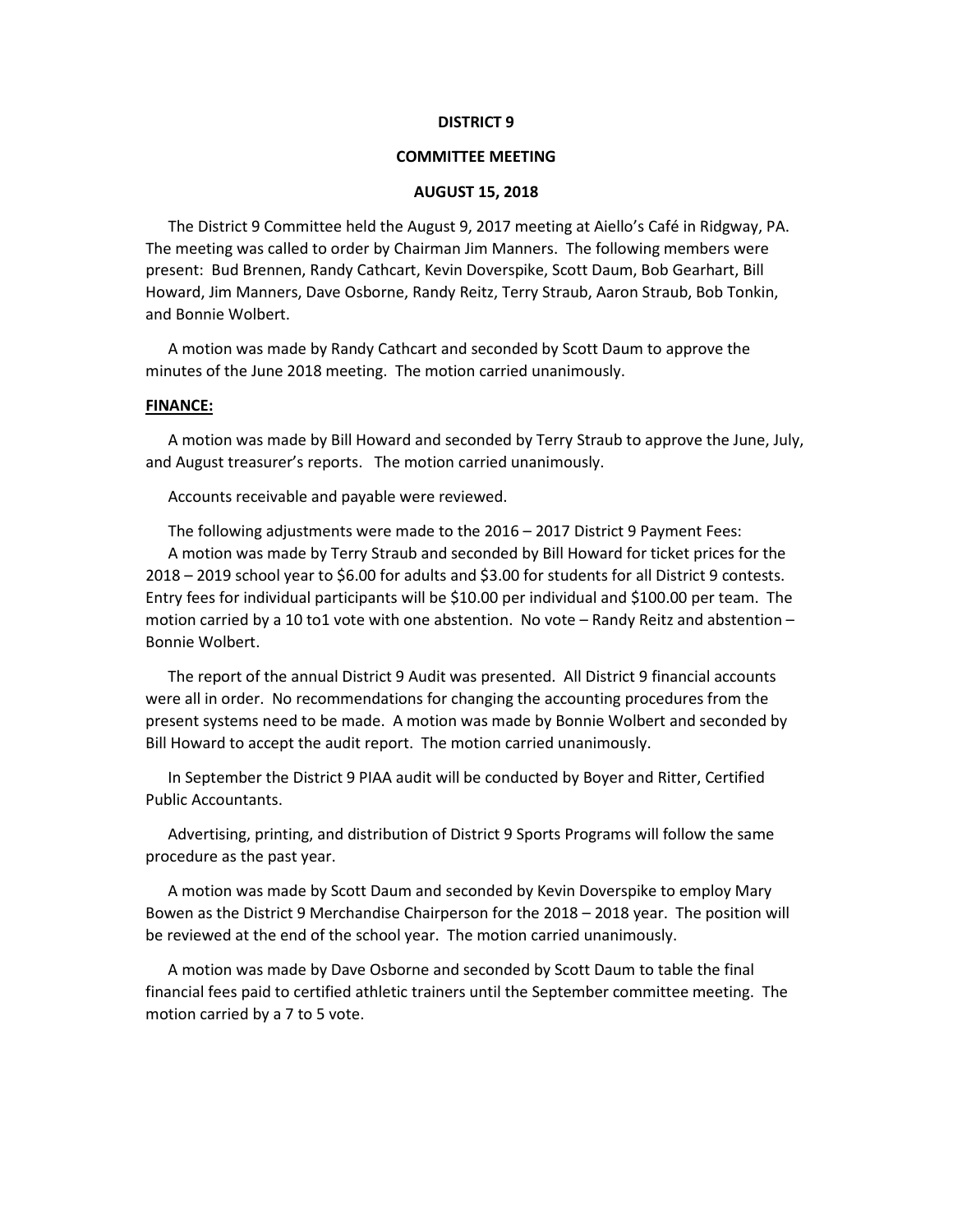## **QUICK FACTS AND DISTRICT 9 PASSES:**

District 9 Passes were mailed on August 18, 2018.

The 2018 – 2019 Quick Facts will be emailed to District 9 schools by August 20th.

## **TRANSFER REQUESTS:**

A motion was made by Terry Straub and seconded by Dave Osborne to approve the transfer of two Oswayo Valley High School students to Bradford Area High School. The motion carried with one abstention. (Bill Howard)

A motion was made by Randy Cathcart and seconded by Bill Howard to approve the transfer of an Elk County Catholic High School student to St. Marys Area High School. The motion carried with two abstentions. (Aaron Straub and Terry Straub)

A motion was made by Randy Cathcart and seconded by Bill Howard to table the transfer of an Elk County Catholic High School Area High School student to Ridgway Area High School. The motion carried unanimously.

## **FOREIGN EXCHANGE STUDENTS APPROVED:**

Veronica Benini – Otto-Eldred High School student from Italy

Johannes Christof Kuehn – Clarion Area High School student from Germany

## **HEARINGS:** None

#### **CHAIRMAN'S UPDATE:**

School membership dues are due on September 27, 2018.

Reviewed the recent PIAA changes dealing with athletic transfers, the PIAA Competition Committee proposals, a letter from Senator Joseph Scarnati, and the meeting of superintendents held in State College.

#### **ADMINISTRATIVE:**

Changes in the District 9 Policy Manual will be considered at the September meeting.

A motion was made by Bill Howard and seconded by Terry Straub to approve the 2018 – 2019 District 9 sub-committees and chairpersons' assignment. The motion carried unanimously. (List of assignments are listed in the Quick Facts)

A motion was made by Randy Cathcart and seconded by Bill Howard to present the 2017 – 2018 District 9 Sportsmanship's Awards to Cameron County High School, Clearfield Area High School, and Keystone High School. The motion carried.

A motion was made by Randy Cathcart and seconded by Scott Daum to maintain Tom Elling as the District 9 webmaster. The motion carried unanimously.

The City of DuBois did not receive the bid to host the 2018 – 2019 PIAA Baseball and Softball finals.